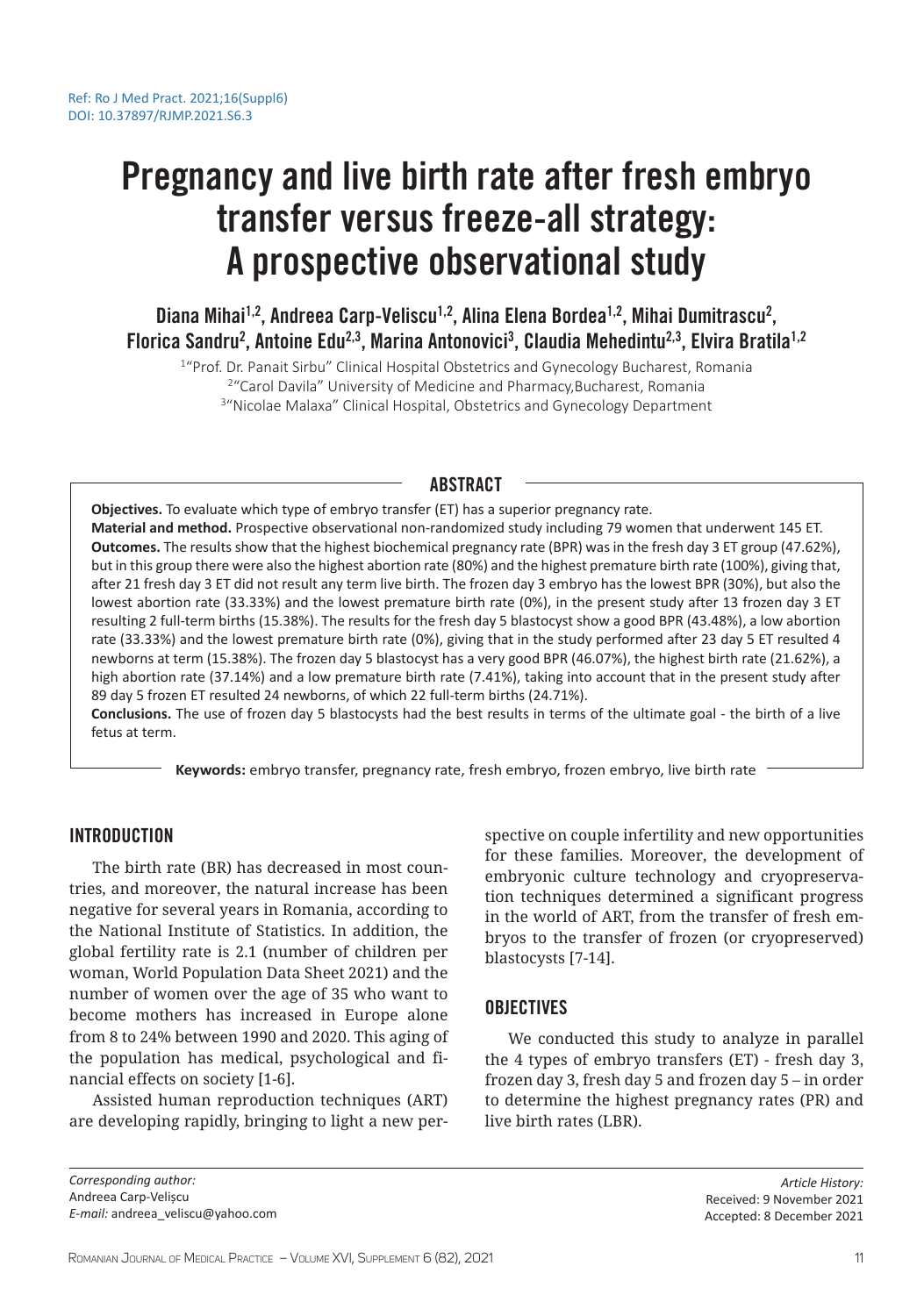## MATERIALS AND METHODS

The present study is prospective, observational, non-randomized. We included patients diagnosed with infertility, who underwent specialized treatments to obtain a pregnancy in the ART Department of "Prof. Dr. Panait Sîrbu" Clinical Hospital of Obstetrics and Gynecology.

The research methodology, the patient questionnaire and the informed consent have been endorsed by the Ethics Committee and comply with the legislation in force regarding research studies. This sample is representative of a Romanian population undergoing infertility treatment in a specialized center. The study took place between March 2018 and May 2020.

We used the following inclusion criteria: patients undergoing ART who have at least one embryo for transfer, who will undergo the ET procedure (fresh or cryopreserved) in the Clinical Hospital of Obstetrics and Gynecology "Prof. Dr. Panait Sîrbu", who completed an informed consent form in which they agree to be included in this study and keep in touch with the investigator during pregnancy and to update the online questionnaire until the moment of birth.

We excluded from the study patients who refused to sign the consent or who during the study requested the waiver, patients with whom we lost contact during the procedures performed or due to their lack of response later, after obtaining the pregnancy.

Patients obtained the embryos following natural or controlled ovarian stimulation with different protocols, including the use of long, short, follicular or luteal phase protocols with FSH, LH, hMG, aromatase inhibitors, GnRH agonists or antagonists, in various combinations. The trigger constituted of r-hCG or triptorelin 0.1-0.3 mg/ml or a combination of these injected 35-36 hours prior to the ovarian puncture. Oocyte extraction was performed by ultrasound-guided transvaginal puncture and the oocytes were placed in Gamete Buffer culture media then moved to the fertilizing medium Fertilization. After being left in the incubator for one hour, they were fertilized by in vitro fertilization (IVF) or intracitoplasmatic sperm injection (ICSI) depending on the parameters of the semen analysis, the patient's history (miscarriages), the degree of sperm fragmentation.

After fertilization, the cells were left in the fertilization culture medium, in the incubator (Miri Esco) at 37 degrees Celsius, 6% CO2 and 5% oxygen. After 16-18 hours from fertilization, the oocytes were evaluated for the presence of pronuclei and moved to the One Step (Sage) culture medium. Then, the development of the embryos was evaluated at 3 or 5 days. The embryologist together with the attending physician determined, depending on the patient and the characteristics of the embryo, the transfer method: fresh, frozen, on day 3 or 5.

The embryos were frozen by vitrification in the cryopreservation medium Kitazato or Rapid VitOmni (Vitrolife) and stored in liquid nitrogen at -196 degrees Celsius, closed system type. For frozen embryos, thawing before the ET procedure was performed by removing the sequins from the device and deposit them in various thawing media (Kitazato, Thawing or Rapid Warm Omni - Vitrolife) on the day of the ET, 2-4 hours before the procedure. After thawing, the embryos were moved to the ET medium (EmbryoGlue).

The ET procedure was performed at the number of days corresponding to the implantation window depending on the age of the embryo (for example, ET on day 3 was performed 3 days after the puncture day for fresh embryos or 3 days after ovulation, in case of thawed transfer). Prior to ET, almost all patients received luteal phase supportive treatment with progesterone (mostly administered intravaginally) and treatment with Aspenter 75 mg in the evening. The ET was performed without anesthesia, with transabdominal ultrasound guidance, using a soft Wallace-type catheter. After every procedure, the embryologist checked the catheter to confirm the ET.

At least 10 days after the ET, patients performed a serum β-HCG assay, to establish the presence of biochemical pregnancy (BP). The diagnosis of clinical pregnancy was made at the time of visualization of the embryo with cardiac activity in the uterus. Pregnancy was monitored by quarterly tests: blood (HLG, coagulation tests, biochemistry, thyroid markers), urine, vaginal discharge, maternal serum screening, 1<sup>st</sup>, 2<sup>nd</sup> and 3<sup>rd</sup> trimester morphology, blood pressure monitoring plus other tests depending on patient characteristics.

The time of birth was determined by the attending physician according to the evolution of the pregnancy, without being influenced by the mode of ET performed. The method of birth (natural or cesarean section) was established together with the attending physician, in various maternity hospitals in the country or abroad.

If the same patient performed both ICSI and IVF procedures, only the data for the procedure that was successful and which resulted in at least one embryo were retained, the data related to the failed procedures being removed from the final analysis. For patients who underwent multiple ART procedures, but all were followed by failure, only data on a single randomly selected procedure were retained for analysis.

## Statistical analysis

We performed various types of statistical analysis. A usual descriptive analysis with a simple uni-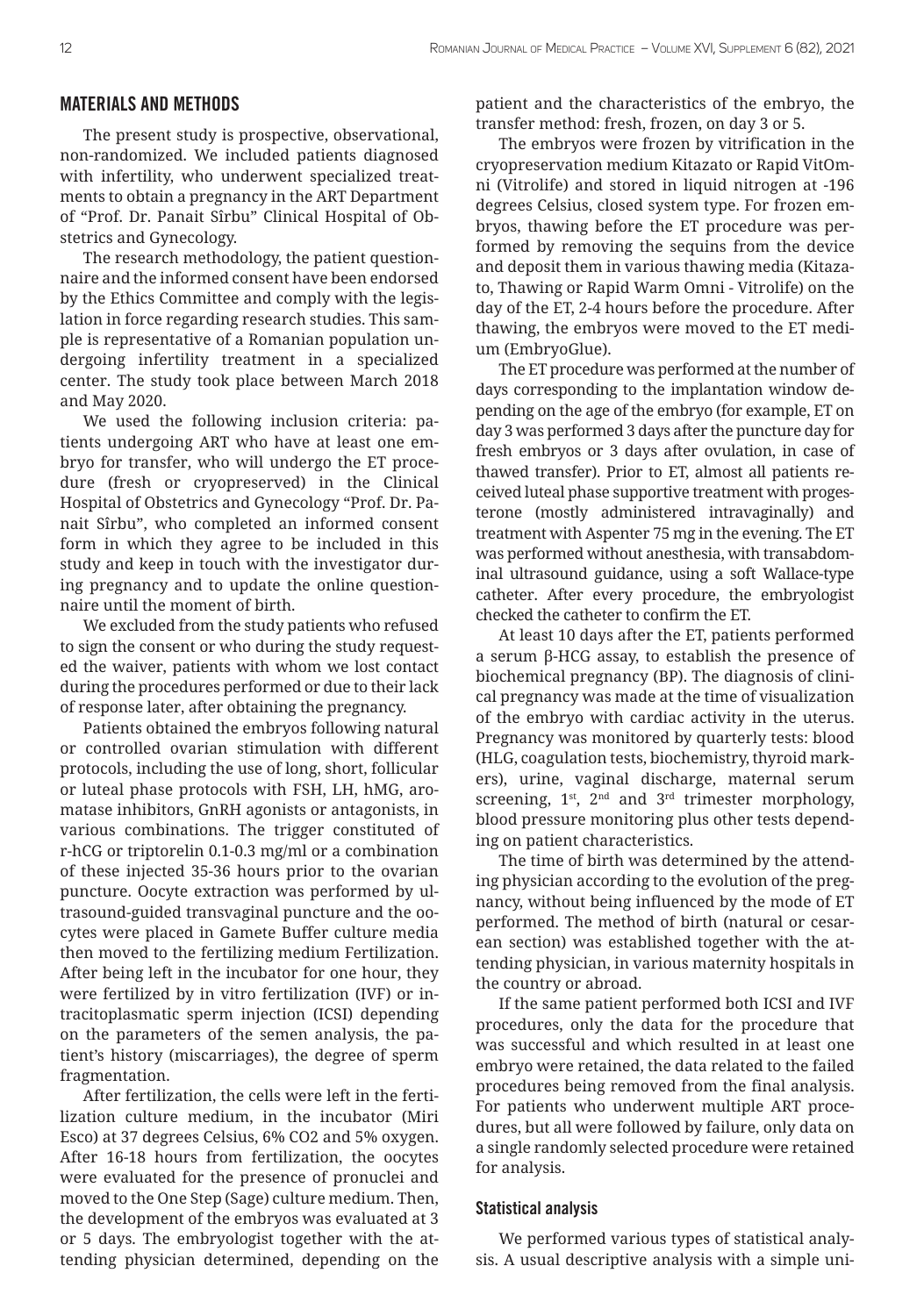variate binomial logistic regression was frequently used. The bidirectional  $\chi^2$  test was used to assess the difference between the success rate of one ET technique versus the other, and the Fisher exact test was used to assess whether the differences between the techniques are statistically significant.

For statistical analysis we used the R program, version 4.0.2 Copyright (C) 2020 "The R Foundation for Statistical Computing, R Core Team (2020). A: A language and environment for statistical computing. R Foundation for Statistical Computing, Vienna, Austria". URL https://www.R-project.org.

We considered the differences to be statistically significant at a p < 0.05.

# RESULTS

## The study groups

Of the 300 patients who initially agreed to be included in the study, only 79 kept in touch with the investigator and had the data included in the statistical analysis. On these patients were performed a total of 145 ET procedures.

The patients were between 27 and 47 years old and all stated that they did not consume alcohol, 19 patients stated that they smoked, and 4 patients reported using drugs.

The minimum BMI was 16.32 and the maximum – 38.56.

In regard to their family medical history, only 4 patients mentioned infertility, but we observed a high prevalence of diseases (62.02%).

The age at menarche was between 11 and 17 years, and 56 patients reported having dysmenorrhea, while 16 women reported having dyspareunia. Almost half of the patients in this group stated that they performed previous abortions (30 patients), half of them being on request (18) and 17 spontaneous.

The majority of women included in the study (86.08%) had no history of ectopic pregnancies. The diagnosis of endometriosis was relatively high, with 17 patients declaring that they were diagnosed with this pathology. Almost half of the included patients had impermeable fallopian tubes (30 patients) while their AMH ranged from 0.10 to 12.50, with a median of 2.00.

For 54 patients was performed IVF to obtain embryos, while for 24 was performed ICSI. Out of the 79 patients, 53 obtained biochemical pregnancies following the 145 ETs, 46 of these pregnancies were confirmed by ultrasound, and 27 of the pregnancies resulted in the birth of a live fetus.

#### Pregnancy rate

The analysis focused on the ability of ET techniques to obtain a BP. The deductible analysis must be carefully weighed as the study is not randomized. In this way we appreciate that there is a great possibility of bias that targets both the person who performed the procedure and the patient. The study was performed using 145 ETs performed in the study population comprising 79 patients (Table 1).

TABLE 1. Fresh vs Cryopreserved embryotransfer and biochemical pregnancy rate

| Procedure               | Failure - N (%) | Success - N $(%)$ |
|-------------------------|-----------------|-------------------|
| Fresh day 3 embryo      | 11 (52.38)      | 10(47.62)         |
| Frozen day 3 embryo     | 7(70.00)        | 3(30.00)          |
| Fresh day 5 blastocyst  | 13 (56.52)      | 10 (43.48)        |
| Frozen day 5 blastocyst | 48 (53.93)      | 41 (46.07)        |

We evaluated the existence of a statistical significance using the chi-square test of type  $\chi^2$  which is bidirectional for at least two samples that are different from each other. Table 2 shows the test result.

TABLE 2.  $\chi^2$  ET fresh versus Day 3 or Day 5 frozen test

| Statistic $\chi^2$ | Degrees of freedom / Number | Value of p |
|--------------------|-----------------------------|------------|
| 1.02               | 4/145                       | 0.7946     |

Since  $p > 0.05$  there is no statistical significance. For this reason, we cannot say a difference between the success rate of one technique versus the other. We will analyze this result in more detail in the upcoming research.

The next aspect to be determined was which of the four different types of ET was the most successful in producing a BP, detected by high serum β-hCG levels.

We can see that the results with a success rate of 47.62% appeared in the case of using the fresh day 3 embryo, in this case half of the 21 ET having as finality the BP. This result is followed by a 46.07% success rate of frozen day 5 blastocyst, obtaining 41 pregnancies out of the 89 ET performed. In order of success rate follows the fresh day 5 blastocyst, with a percentage of 43.48%, respectively 10 biochemical pregnancies obtained out of a total of 23 transfers performed. According to the data of the study, the ET with frozen day 3 embryo had the most modest success rate obtaining 3 biochemical pregnancies from a total of 10 ETs.

#### Live birth rate

The best success rate for the birth of a live fetus, according to Table 3, was in the case of using the frozen day 5 blastocyst, with a percentage of approximately 21.62% and a number of 24 ETs that led to a live newborn. The ET using frozen day 3 embryo and fresh day 5 blastocyst had both success rates of 15.38% being at the same level. On the last position regarding the success rate was the ET made with fresh day 3 embryo which led to a single birth.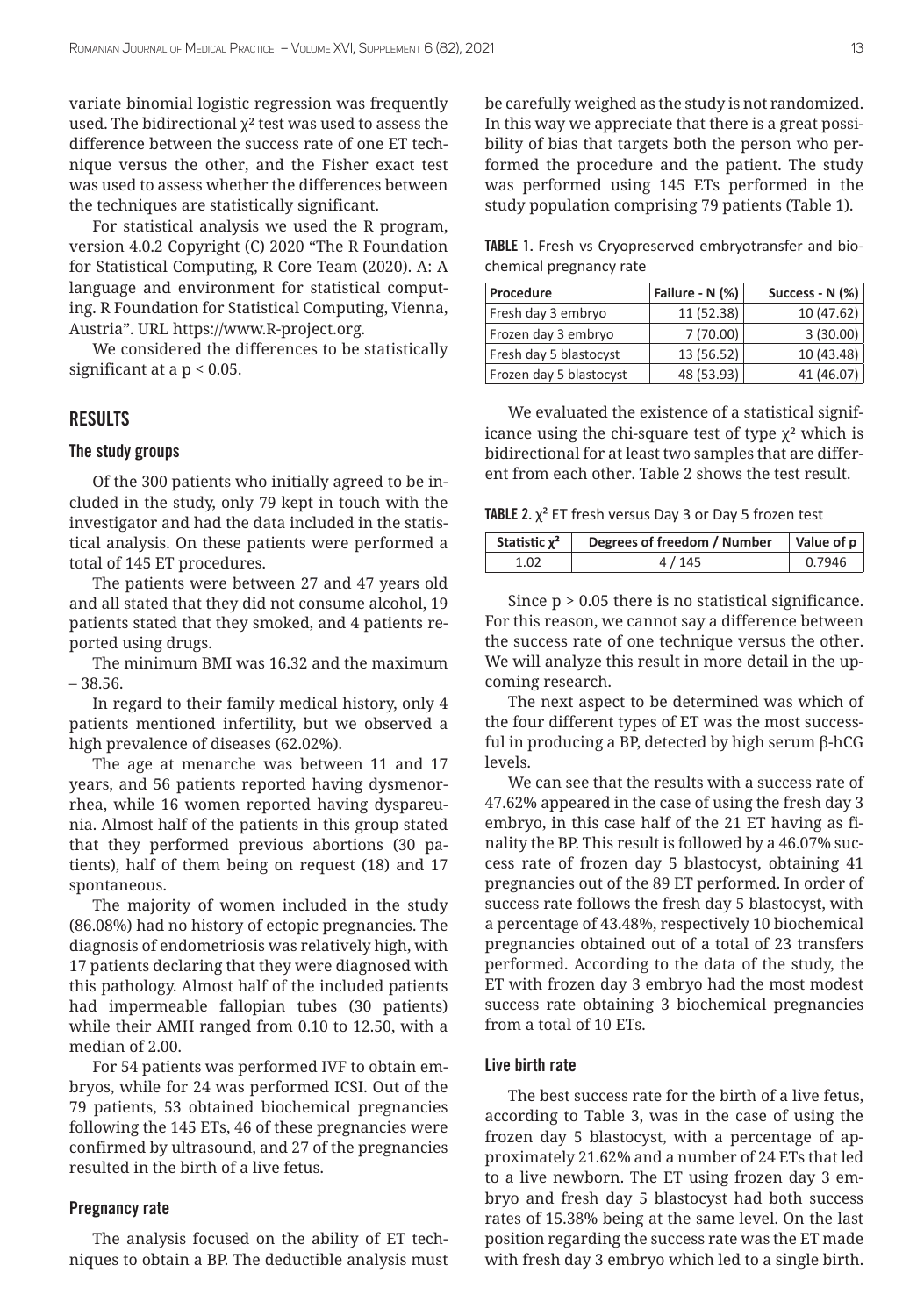| Procedure               | Failure – $N$ (%) | Success – N $(\%)$ |
|-------------------------|-------------------|--------------------|
| Fresh day 3 embryo      | 20 (95.24)        | 1(4.76)            |
| Frozen day 3 embryo     | 11 (84.62)        | 2(15.38)           |
| Fresh day 5 blastocyst  | 22 (84.62)        | 4(15.38)           |
| Frozen day 5 blastocyst | 67 (78.38)        | 24 (21.62)         |

TABLE 3. Success rate on live birth for each type of ET

#### Premature birth rate

Table 4 shows the capacity of each type of ET to generate a premature birth rate.

The lowest rate of premature birth was recorded in the case of fresh day 5 blastocyst and in the case of frozen day 3 embryo, both procedures obtaining full-term infants. In the case of the frozen day 5 blastocyst, 21 full-term fetuses were born out of a total of 23. The most modest results appeared when using the fresh day 3 embryo, the only newborn obtained being premature.

TABLE 4. Fetal premature birth rate by each type of ET

| Procedure               | Failure – $N$ (%) | Success – N $(%)$ |
|-------------------------|-------------------|-------------------|
| Fresh day 3 embryo      | 1(100.00)         | 0(0.00)           |
| Frozen day 3 embryo     | 0(0.00)           | 2(100.00)         |
| Fresh day 5 blastocyst  | 0(0.00)           | 4(100.00)         |
| Frozen day 5 blastocyst | 2(7.41)           | 21 (92.59)        |

## Abortion rate

According to Table 5, the highest abortion rate (80%) occurred with fresh day 3 ET. The next procedure as abortion rate (approximately 37.14%) was that with frozen day 5 blastocyst. The ET with fresh day 5 blastocyst and the one with frozen day 3 embryo had very low and approximately equal rates of abortions.

| TABLE 5. Rate of abortion by ET |  |
|---------------------------------|--|
|---------------------------------|--|

| Procedure               | Yes - N (%) | No - N (%) |
|-------------------------|-------------|------------|
| Fresh day 3 embryo      | 4(80.00)    | 1(20.00)   |
| Frozen day 3 embryo     | 1(33.33)    | 2(66.67)   |
| Fresh day 5 blastocyst  | 2(33.33)    | 4(66.67)   |
| Frozen day 5 blastocyst | 13 (37.14)  | 22 (62.86) |

# **DISCUSSIONS**

The highest success rate of BP was 47.62% and occurred in the use of fresh day 3 embryo, the next being 46.07% of frozen day 5 blastocyst, then fresh day 5 blastocyst - 43.48% and ET with frozen day 3 embryo - 30%.

The best success rate for the birth of a live fetus was when we used frozen day 5 blastocyst (21.62%), while when using ET with frozen day 3 embryo and fresh day 5 blastocyst the live birth rate was 15.38% and ET with fresh day 3 embryo led to a single birth (4.76%) (although in the previous study this type of embryo had the highest BPR).

The lowest rate of premature birth (0%) was recorded in the case of fresh day 5 blastocyst and in the case of frozen day 3 embryo, both procedures obtaining only full-term newborns, then 7.41% using frozen day 5 blastocyst, and an interesting result (100% rate) was in the case of fresh day 3 embryo, the only newborn being premature (although in our previous study this type of embryo had the highest rate of biochemical pregnancies).

The highest abortion rate (approximately 80%) occurred in fresh day 3 ET, then 37.14% in frozen day 5 blastocyst, while ET with fresh day 5 blastocyst and frozen day 3 ET have the lowest abortion rates 33.33%.

Due to these results, we highlight the importance of reporting LBR after ART procedures and not to focus on the BPR. It is obvious that one can have very good PR after a certain type of ET, but after this, because of high abortion rate and high premature births, to result a very low number of children. And we should not forget that the success of the procedures is represented by the number of healthy children the couples will take home.

International specialty literature reports show similar results, a favorable prognosis for the transfer of frozen blastocysts in terms of implantation rate and live birth rate, if after fertilization all embryos are frozen and transferred on subsequent cycles (RR 1.30) BPR (45.8% vs 64.3% cryopreserved) LBR (45% vs. 60.55%) [15]. Nevertheless, it was observed a favorable prognosis of thawed ET in terms of spontaneous abortion rate, perinatal mortality rate, preeclampsia rate, low birth weight rate, premature birth rate and antepartum hemorrhage rate [16]. This is due to the fact that during the cycle of ovarian hyperstimulation that results in obtaining oocytes, drugs negatively influence the quality of the endometrium. Thus, by impairing the implantation, the number of pregnancies obtained will be affected consecutively. Uterine contractility can also be increased in the controlled hyperstimulation cycle, and the implantation window is sometimes already exceeded at the time of transfer [17,18]. At the same time, were observed reduced associated malformations in the case of thawed ET [19] and the low incidence of hyperstimulation syndrome [20-24].

In a Cochrane meta-analysis that included 27 randomized clinical trials involving 4031 women we observed the following results: in the "fresh group", the rate of live infants after fresh blastocyst was higher than that after fresh embryo transfer (13 randomized clinical trials including 1630 patients, low quality evidence, OR 1.48, 95%CI 1.20 to 1.82,  $I^2 = 45\%$ ). No differences in cumulative pregnancy rates were observed after a single ovarian puncture between the fresh and cryopreserved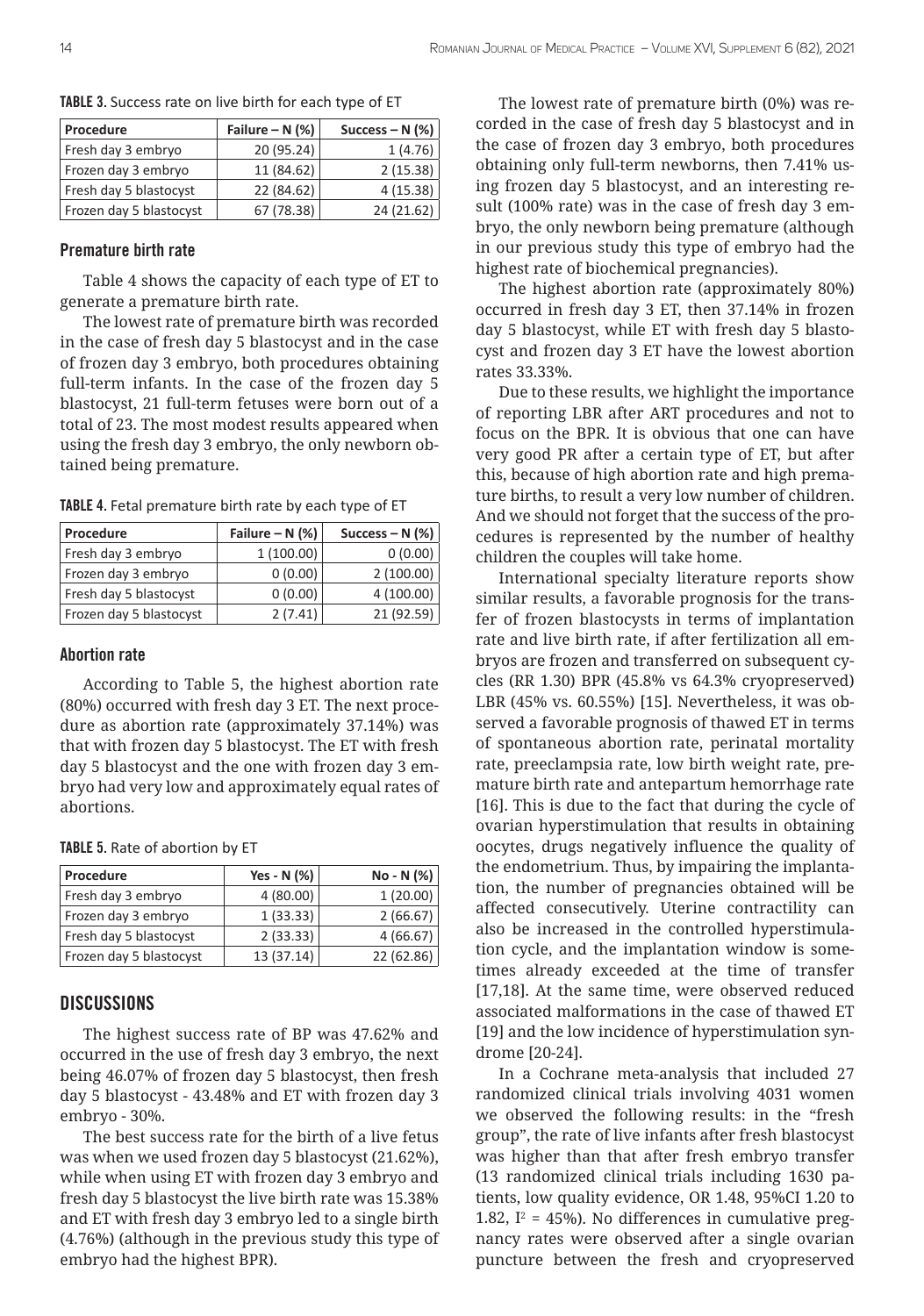group (5 randomized clinical trials, including 632 patients) [25-28]. Obstetric and perinatal patient outcomes were better also in the frozen groups OR 0.89, CI = 95%; I2 = 71% (with very low-quality results) [11]. Comparing the groups with blastocysts, a higher rate of clinical pregnancies was observed for the use of fresh blastocysts (27 randomized clinical trials, 4031 patients, OR 1.30, 95%CI 1.14 to 1.47, I2 = 56%, evidence of moderate quality) [29-32].

We can observe that the majority of studies have results with not enough statistical significance, and we found the same aspect in our study. Analyzing this aspect, we concluded that there are two neuralgic points to mention in this study: the first is that we have very few cases of transfer with frozen day 3 embryos and a biochemical success rate of only 30% and there is practically the possibility that the tests performed, related to test strength and sample size to be wrong - for this reason we did not go further with the analysis for patients with day 3 embryos and we focused more on day 5 blastocysts.

The second problem is that we studied patients with various procedures (some patients underwent several IVF or ICSI procedures and transferred several embryos, some fresh, some cryopreserved, some – day 3 and some – day 5). The multiple statistical analysis performed tried to cover and compensate this aspect, in order to obtain correct results. The results are accurate, at least for patients who received day 5 blastocysts (fresh or frozen).

Another aspect worth mentioning is the number of patients included. As the pregnancies obtained in the ART clinic then went to the attending physician for monitoring, perhaps in another city or even another country, in many cases the contact with the patient was lost. We included in the final study only the patients who signed the consent for inclusion in the study, then filled in the online questionnaire, updated the data in the questionnaire during pregnancy and then at birth and kept in touch with the investigators. Because we wanted to investigate several variables (pregnancy rate, pregnancy progression and birth outcome), many patients were excluded because they did not respond later on (out of 500 patients invited, only 300 patients signed consent, and of these only 79 kept in touch with investigators throughout the study).

The patients' explanations for this phenomenon were represented by the fact that contacting investigators to update the data along the way creates a negative psychological impact, as many patients did not get pregnant after the first or second ET and the

investigators reminded them of this failure by asking the updating questions.

We are talking about emotionally sensitive patients who are under intense psychological stress. A retrospective and not a prospective study could have been a solution in this respect but given that patients after ART procedures return to the attending physician in the city of residence, it would have been much more difficult to establish contact with them later, as they would not have signed the informed consent giving us the right to contact them during pregnancy and after birth. If we would have analyzed only the rates of biochemical and clinical pregnancies, a retrospective study would have been easier to achieve than a prospective study. But because we wanted to be able to analyze the evolution throughout pregnancy and birth, we would not have had access to these data of patients who gave birth in another maternity than "Prof. Dr. Panait Sîrbu" Clinical Hospital of Obstetrics and Gynecology, Bucharest.

This project was developed in order to follow the evolution of these embryos from the cell stage to the first years of life, to observe how we can improve in the future the chances of couples with infertility to get pregnant quicker on one hand and to achieve healthier babies on the other hand, by taking into account what happens after birth and the evolution of children. The patients signed in the consent that they agree to be contacted annually even after the birth of the children, in order to obtain comparative data on the evolution of the children obtained after fresh ET versus cryopreserved ET. This long-term study can come as a complement to the present trial.

# **CONCLUSIONS**

The fresh day 3 embryo has the highest BPRs, but also the highest abortion rate and the highest premature birth rate, in the study performed not resulting any term birth.

Frozen day 3 embryo has the lowest BPRs, but also the lowest abortion rate and the lowest premature birth rate.

Fresh day 5 blastocyst has a good BPR, low abortion rate and the lowest premature birth rate.

Frozen day 5 blastocyst ET has a very good BPR, the highest birth rate, high abortion rate and low premature birth rate.

After this study we can conclude that the use of frozen day 5 blastocyst had the best results in terms of the ultimate goal: the birth of a live fetus at term.

> *Conflict of interest:* none declared *Financial support:* none declared